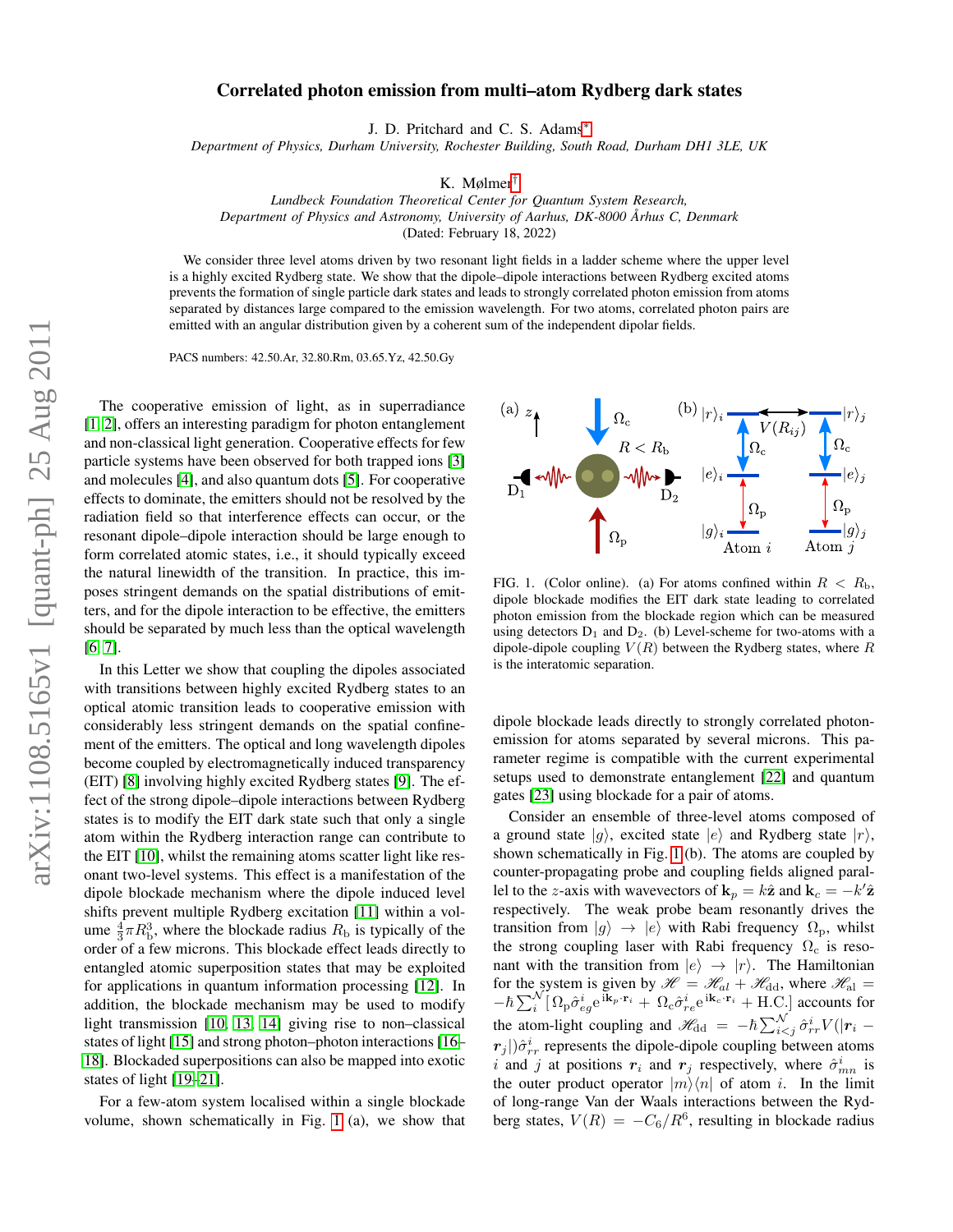of  $R_{\rm b} = \sqrt[6]{C_6/\Omega_{\rm c}}$  [\[10\]](#page-3-11). When the atoms are separated by  $R > R<sub>b</sub>$ , the atoms behave independently and the system evolves into the EIT dark state superposition of  $|g\rangle$  and  $|r\rangle$ resulting in perfect probe transmission as there is no loss from the short-lived state  $|e\rangle$ . For atoms localized within  $R_{\rm b}$  however, the blockade modifies the dark state resulting in a cooperative optical non-linearity [\[10\]](#page-3-11) as only a single atom can contribute to the EIT dark state, with the remaining atoms resonantly coupling to the probe laser and scattering photons out of the beam.

The interplay between EIT and Rydberg blockade is expected to cause interesting effects in the excitation dynamics, and the purpose of this Letter is to identify its observable experimental signature in the light emitted from the atoms. In particular, we will show how the transient dynamics in and out of dark states can be unambiguously identified by the bunching and anti-bunching features in photon counting signals under steady state driving conditions. To evaluate our theoretical prediction for the photon-photon correlations in the scattered field from the atomic system we consider the normalised second-order correlation function  $g^{(2)}(\tau)$  of the probe electric field. The positive-frequency component of the probe electric field operator at position r is given by the source-field expression  $\hat{\mathbf{E}}^{(+)}(\mathbf{r},t) = \hat{\mathbf{E}}_{\mathrm{f}}^{(+)}$  $f_{\rm f}^{(+)}({\bf r},t) + \hat{\bf E}_{\rm sc}^{(+)}({\bf r},t)$  [\[24\]](#page-3-23), where  $\hat{\bm{E}}_\text{f}^{(+)}$  $\hat{E}_{\rm{f}}^{(+)}(\mathbf{r},t)$  is the incident probe field and  $\hat{E}_{\rm{sc}}^{(+)}(\mathbf{r},t)$  is the radiation field of the atomic dipole. For an ensemble of  $N$ atoms located at positions  $r_i$ , the source-field term in the far field  $(k|\mathbf{r} - \mathbf{r}_i| \gg 1$  for all *i*) is given by [\[6\]](#page-3-7)

<span id="page-1-0"></span>
$$
\hat{E}_{\rm sc}^{(+)}(\mathbf{r},t) = -\frac{k^2(\mathbf{d}_{\rm eg} \times \hat{\mathbf{r}}) \times \hat{\mathbf{r}}}{4\pi\varepsilon_0 r} \sum_{i}^{N} e^{-ik\hat{\mathbf{r}} \cdot \mathbf{r}_i} \hat{\pi}_i^-(t - r/c), \quad (1)
$$

where  $\mathbf{d}_{eg}$  is the dipole moment and  $\hat{\pi}_i^- = |g\rangle\langle e|$  is the lowering operator for the atomic dipole of the ith atom. If we only consider detector positions off-axis with respect to the probe laser, the incident field  $\hat{E}_{\text{f}}^{(+)}$  $f_f^{(+)}(\mathbf{r},t)$  vanishes, and the electric field reduces to the sum [\(1\)](#page-1-0) over the dipole operators for the system. Absorbing the geometric factors into the function  $f(\mathbf{r})$ , the scattered electric field is  $\hat{\mathbf{E}}^{(\pm)}(\mathbf{r},t) =$  $f(\mathbf{r})\hat{\Pi}^{\pm}(\mathbf{r}, t-r/c)$ , where  $\hat{\Pi}^{\pm}$  are the combined raising and lowering operators for the ensemble,

<span id="page-1-2"></span>
$$
\hat{\Pi}^{\pm}(\mathbf{r},t) = \sum_{i}^{N} e^{\pm ik\hat{\mathbf{r}} \cdot \mathbf{r}_{i}} \hat{\pi}_{i}^{\pm}(t).
$$
 (2)

,

For a pair of detectors  $D_1$  and  $D_2$  shown in Fig. [1](#page-0-0) (a) at positions  $r_A$  and  $r_B$ , the second order mutual correlation reduces to

<span id="page-1-1"></span>
$$
g^{(2)}(\tau) = \frac{\langle \hat{\Pi}^+(\mathbf{r}_A, t) \hat{\Pi}^+(\mathbf{r}_B, t+\tau) \hat{\Pi}^-(\mathbf{r}_B, t+\tau) \hat{\Pi}^-(\mathbf{r}_A, t) \rangle}{\langle \hat{\Pi}^+(\mathbf{r}_A, t) \hat{\Pi}^-(\mathbf{r}_A, t) \rangle \langle \hat{\Pi}^+(\mathbf{r}_B, t+\tau) \hat{\Pi}^-(\mathbf{r}_B, t+\tau) \rangle} \tag{3}
$$

where  $\langle \ldots \rangle$  denotes a trace over the density matrix  $\sigma$  for the atomic system. The unnormalized correlation function,  $G^{(2)}(t, t + \tau)$ , in the numerator of Eq. [3](#page-1-1) can be evaluated using the quantum regression theorem as

$$
G^{(2)}(t, t + \tau) = \text{Tr}\{\hat{\Pi}^-(\mathbf{r}_B)\sigma_{\text{cond}}(t; t + \tau)\hat{\Pi}^+(\mathbf{r}_B)\}, \tag{4}
$$

where  $\sigma_{\text{cond}}(t;t) = \hat{\Pi}^-(\mathbf{r}_A)\sigma(t)\hat{\Pi}^+(\mathbf{r}_A)$  is the conditional density matrix for the system following the detection of a photon on detector  $D_1$  at time t and application of the corresponding quantum jump to the atomic state [\[25\]](#page-3-24). The subsequent time evolution of the conditional density matrix  $\sigma_{\text{cond}}(t; t+\tau)$ with respect to  $\tau$  is calculated using the same master equation as for the normal density matrix,  $\dot{\sigma} = i/\hbar[\sigma, \mathcal{H}] + \mathcal{L}(\sigma)$ , where  $\mathcal{L}(\sigma)$  is the Lindblad operator [\[26\]](#page-3-25) accounting for spontaneous emission from state  $|e\rangle$  at rate  $\Gamma_e$ 

$$
\mathcal{L}(\sigma) = \sum_{i}^{N} -\frac{1}{2} (C_e^{i\dagger} C_e^{i} \sigma + \sigma C_e^{i\dagger} C_e^{i}) + C_e^{i} \sigma C_e^{i\dagger}, \quad (5)
$$

with  $C_e^i = \sqrt{\Gamma_e} \hat{\sigma}_{ge}^i$ . Note that we assume relatively small solid angles for the detectors, and the master equation treats the unobserved spontaneous emission as individual atom events due to the large atomic separation. Due to the relatively long lifetime of the Rydberg state, the spontaneous emission and other losses from  $|r\rangle$  can be neglected. For the case of CW probe and coupling lasers,  $\sigma(t)$  is equivalent to the steadystate of the system, leading to  $g^{(2)}(\tau) = 1$  at long times as the conditional density matrix evolves back to the steady-state of the system.

If the atoms move by just few metres per second, the relative phase factors in the lowering operators [\(2\)](#page-1-2) will change on the time scale of the atomic dynamics, and the the crossphase terms in the observed intensity signals will vanish as if the atoms emit photons incoherently. In this case, the operators representing the detection at each detector are well approximated by an operator sum over individual atomic contributions:  $\hat{\Pi}^- \sigma \hat{\Pi}^+ \to \sum_i^{\mathcal{N}} \hat{\pi}_i^- \sigma \hat{\pi}_i^+$ . We calculate intensity correlation functions for this situation, and first consider the familiar example of non-interacting two-level atoms. The correlation function for a weak probe intensity of  $\Omega_{\rm p} = \Gamma_e/5$ and  $\Omega_c = 0$  for  $\mathcal{N} = 1$  to 3 atoms is plotted in Fig. [2](#page-2-0) (a). This clearly illustrates anti-bunching  $(g^{(2)}(0) < 1)$  in the resonance fluorescence of a two-level atom [\[27,](#page-3-26) [28\]](#page-3-27) due to the finite excitation time  $\tau \sim 1/\Omega_{\rm p}$  preventing a single atom from emitting one photons immediately after another. For more than one atom, the possibility that different atoms emit simultaneously reduces the visibility of the anti-bunching, and for large atom numbers prevents the observation of the singlephoton character of the scattered light.

The addition of a strong coupling laser with  $\Omega_c = \Gamma_e$  to a strongly blockaded ensemble with an isotropic dipole-dipole interaction  $V(|\mathbf{r}_i - \mathbf{r}_j|) = 2 \Gamma_e$  dramatically modifies the correlation function, shown in Fig. [2](#page-2-0) (b). For a single atom the curve is initially anti-bunched with  $g^{(2)}(0) = 0$ , however this increases to give  $g^{(2)}(\tau) \gg 1$  at  $\tau \sim 1/\Omega_{\rm p}$ , resulting in very strong bunching at short times. The interpretation of this behaviour is that for a single atom the interactions play no role and the steady-state for the system is the EIT dark state. If a photon is detected at  $\tau = 0$ , this causes a projection of the atom into the ground state with a finite component orthogonal to the dark-state. The norm of this component yields the probability for a second photon to be emitted during the sub-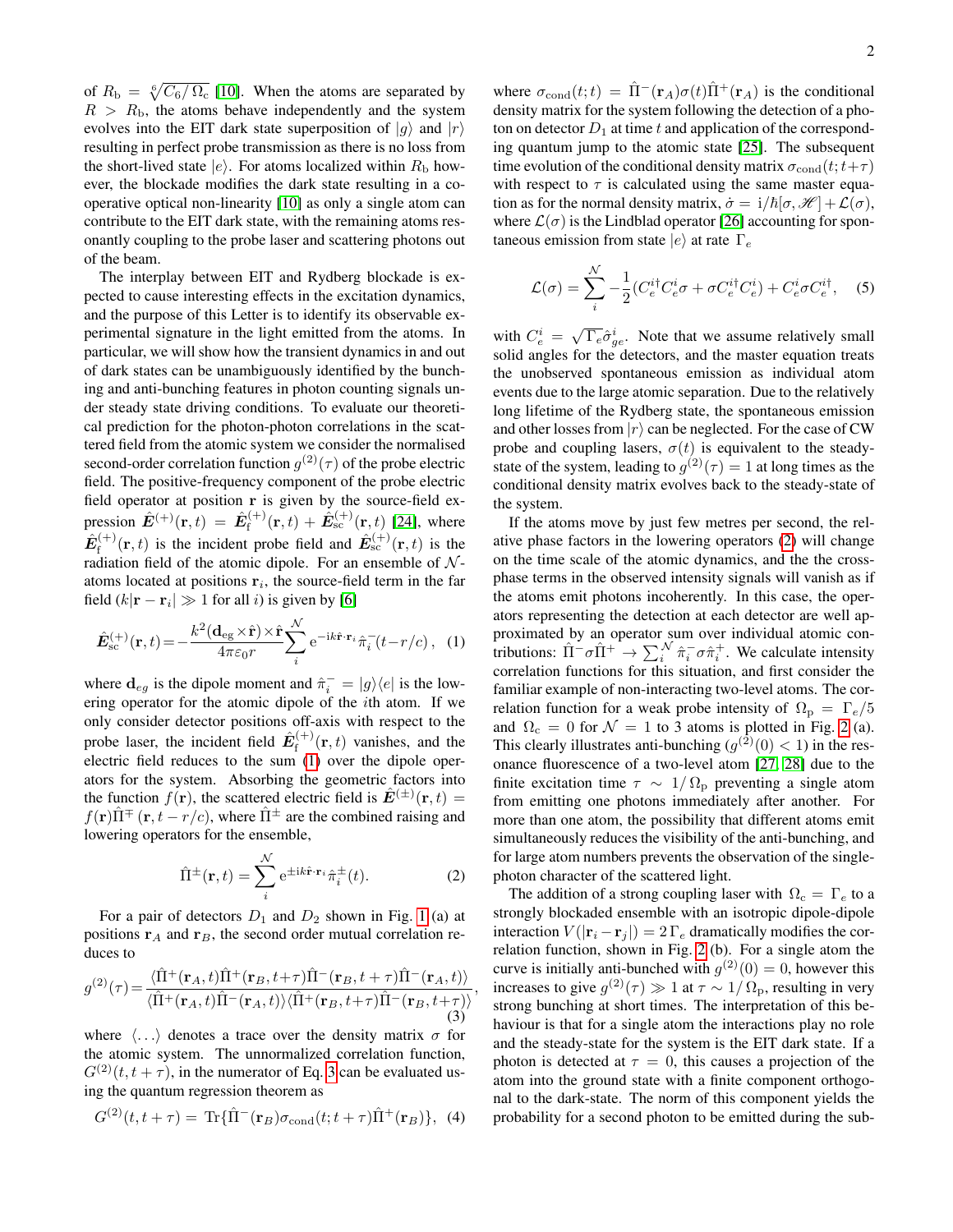

<span id="page-2-0"></span>FIG. 2. (Color online).  $N$ -atom fluorescence correlations. (a) Independent two-level atoms for  $\Omega_{\rm p} = \Gamma_e/5$  displaying anti-bunching. (b)–(d) interacting EIT system with  $\Omega_c = \Gamma_e$ ,  $V(r_{ij}) = 2 \Gamma_e$  and  $\Omega_{\rm p} = \Gamma_e/5$ ,  $\Gamma_e/2$  and  $\Gamma_e$  respectively.

sequent evolution of the atom back into the dark state. Note, however that the photon bunching resulting from this transient atomic dynamics is, in practice, difficult to observe as the probability to emit the first photon is very small due to the EIT condition.

Adding more atoms to the system in the non-interacting limit results in similar correlation functions as the  $\mathcal{N} = 1$ curve due to the independent nature of the emitters. In contrast, for a blockaded ensemble, the behavior for  $\mathcal{N} > 1$  reveals a transition from anti-bunching to strong bunching at  $\tau = 0$ , with photons most likely to arrive simultaneously at the two detectors. This bunching can be understood from the analytic EIT dark state for the interacting two-atom system in [\[29\]](#page-3-28), that has a  $|ee\rangle$  component mixed into the wavefunction in place of the blockaded  $|rr\rangle$  state. This component decays by the emission of two photons within a few spontaneous lifetimes. This appears as bunching in the correlation function as shown in Fig. [2](#page-2-0) (c). In (d) the correlations for  $\Omega_{\text{p}} = \Gamma_e$ is plotted, showing that for a strong probe field the blockade condition is violated and the light becomes anti-bunched at short times, similar to the correlations for the 2- and 3-atom signals for independent two-level atoms, Fig. [2](#page-2-0) (a).

Due to the long-range interaction of the Rydberg dipole, typically the blockade radius  $R<sub>b</sub> \sim 5 \mu m$ , spatially resolved emission is possible from a few-atom system. In the limit of distinguishable emission where detector  $D_1$  only collects photons from atom i, and detector  $D_2$  from atom j, it is possible to consider the self- and cross-correlations between atoms  $i$ and  $j$  defined by

$$
g_{ij}^{(2)}(\tau) = \frac{\langle \hat{\pi}_i^+(t)\hat{\pi}_j^+(t+\tau)\hat{\pi}_j^-(t+\tau)\hat{\pi}_i^-(t)\rangle}{\langle \hat{\pi}_i^+(t)\hat{\pi}_i^-(t)\rangle \langle \hat{\pi}_j^+(t+\tau)\hat{\pi}_j^-(t+\tau)\rangle},\quad (6)
$$

which provide an insight into whether the emission from one atom is dependant upon the emission of a neighbouring atom.

Figure [3](#page-2-1) shows the results for the case of a pair of atoms, calculated for the same parameters as above. For the probeonly system in (a), the self-correlation  $g_{11}(\tau)$  is equal to the single-atom correlation function in Fig. [2](#page-2-0) (a) and the crosscorrelation  $g_{21}^{(2)}(\tau)$  is equal to unity for all times, showing the two atoms behave independently as expected. For the interacting EIT system however, the self- and cross-correlations show different behaviour. In the weak-probe limit (b), the bunching observed in the full correlation function arises due to the cross-correlations between the atoms, verifying the interpretation of the photons coming within a time  $1/\Gamma_e$  of each other from the population of  $|ee\rangle$  as discussed above. This also demonstrates that Rydberg EIT leads to a cooperative effect at the single-photon level, with the dipole emission of each atom strongly dependent upon that of its neighbour. As the probe power increases, the self-correlation in (c) and (d) is approximately constant whilst the cross-correlation switches from being bunched to anti-bunched, showing the transition from a blockaded system with cooperative emission (c) to a weakly blockaded system with suppressed emission such that one atom is less-likely to emit a photon if the other atom has emitted one already (d). These results show that it is possible to demonstrate the strong Rydberg interactions by the highly correlated fluorescence emission from a pair or a small number of atoms.

Figure [4](#page-3-29) shows the correlations calculated for coherent emission between a pair of atoms at rest with variable interatomic separation  $R < R<sub>b</sub>$  using the position dependent phases in the dipole operator  $\hat{\Pi}^{\pm}$  of Eq. [\(2\)](#page-1-2) with detectors placed orthogonal to the probe laser, using  $\Omega_{\rm p} = \Gamma_e/2$ ,  $\Omega_c = \Gamma_e$  and  $V(r_{21}) = 2 \Gamma_e$ . For atoms aligned parallel to the probe beam, the correlation function is bunched independent of the interatomic separation. However, emission from atoms aligned parallel to the direction towards the detectors, Fig. [4\(](#page-3-29)b), shows a transition from bunching to anti-bunching at



<span id="page-2-1"></span>FIG. 3. (Color online). Self- and cross-correlations in emsission from two distinguishable atoms. (a)  $\Omega_{\text{p}} = \Gamma_e/5$ . Twolevel atoms have an independent cross-correlation as the atoms are non-interacting. (b)–(d) Interacting EIT system with  $\Omega_c = \Gamma_e$ ,  $V(r_{ij}) = 2 \Gamma_e$  and  $\Omega_p = \Gamma_e/5$ ,  $\Gamma_e/2$  and  $\Gamma_e$  respectively. This shows the bunching arises from the strong cross-correlation between the atoms, which are correlated by the dipole blockade.